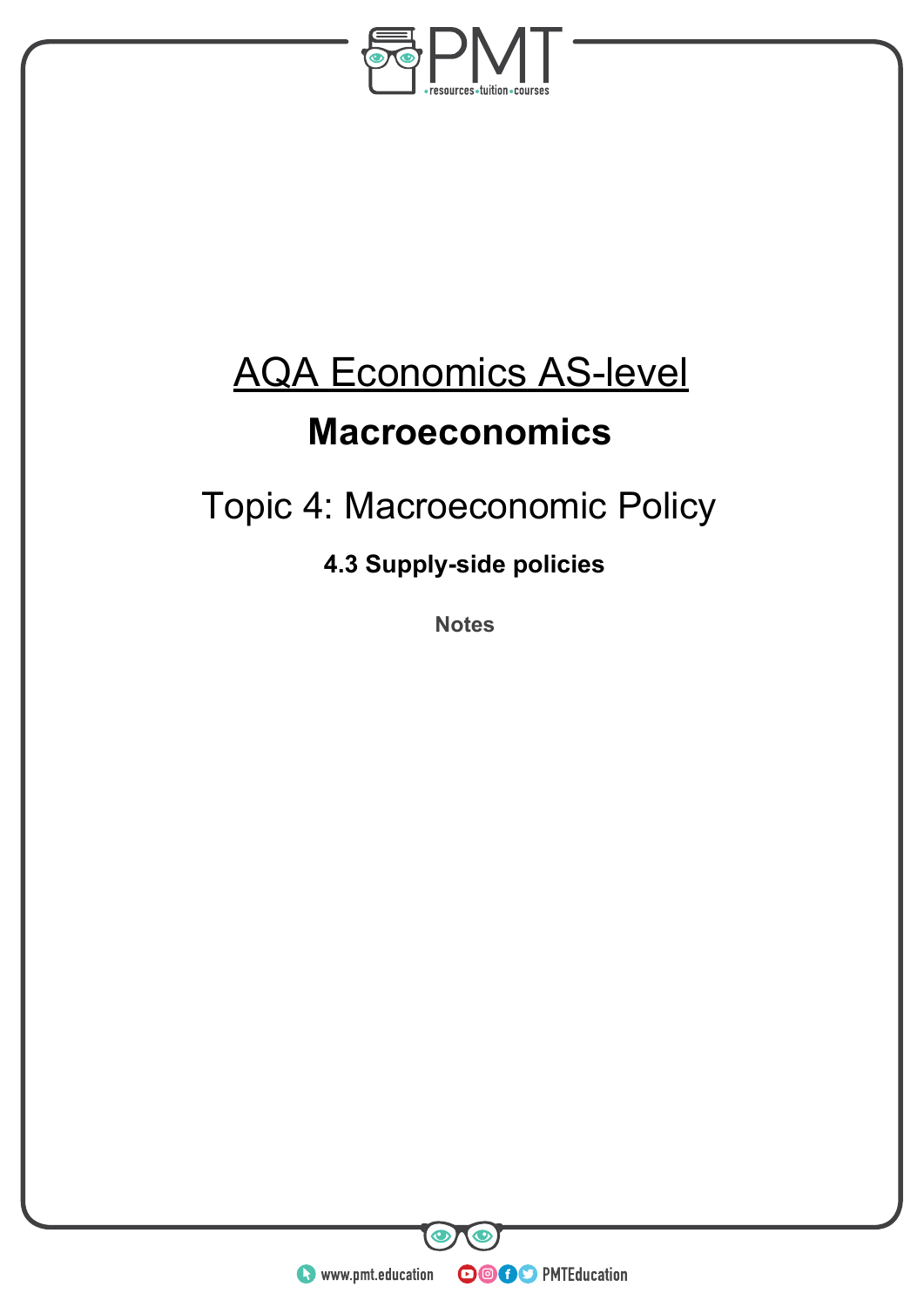

Supply-side policies aim to improve the long run productive potential of the economy. The economy can experience **supply-side improvements** in the private sector, without government intervention. For example, there could be improvements in productivity, innovation and investment. The aims of supply-side policies include:

#### **To increase incentives**

Governments could reduce income and corporation tax to encourage spending and investment.

#### **To promote competition**

By deregulating or privatising the public sector, firms can compete in a competitive market, which should also help improve economic efficiency.

A stricter government competition policy could help reduce the monopoly power of some firms and ensure smaller firms can compete, too.

#### **To reform the labour market**

Reducing the NMW (or abolishing it altogether) will allow free market forces to allocate wages and the labour market should clears. Reducing trade union power makes employing workers less restrictive and it increases the mobility of labour. This makes the labour market more efficient.

Governments could try and improve the geographical mobility of labour by subsidising the relocation of workers and improving the availability of job vacancy information.

#### **To improve skills and quality of the labour force**

The government could subsidise training or spend more on education. This also lowers costs for firms, since they will have to train fewer workers. Spending more on healthcare helps improve the quality of the labour force, and contributes towards higher productivity.

#### **To improve infrastructure**

Governments could spend more on infrastructure, such as improving roads and schools.

#### **Strengths and weaknesses of supply-side policies:**

Supply-side policies are the only policies which can deal with structural unemployment, because the labour market can be directly improved with education and training.

**OOOO** PMTEducation